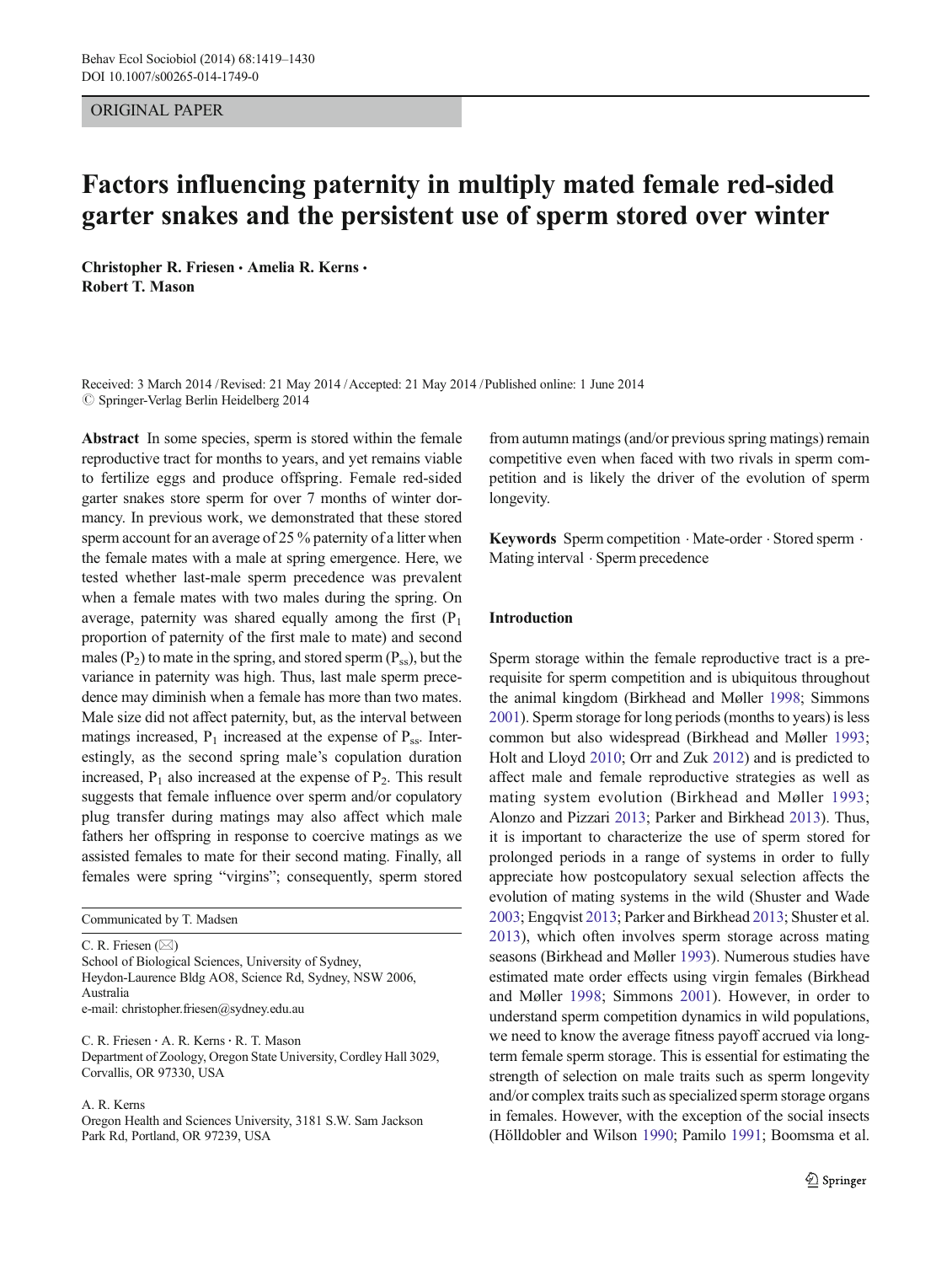[2005\)](#page-9-0) and a handful of other taxa such as bats, salamanders, lizards, snakes, turtles, and guppies (Hosken [1998](#page-10-0); Zamudio and Sinervo [2000;](#page-11-0) Adams et al. [2005;](#page-9-0) Olsson et al. [2009](#page-10-0); Sakaoka et al. [2011](#page-10-0); Friesen et al. [2013a](#page-9-0); López-Sepulcre et al. [2013;](#page-10-0) Uller et al. [2013](#page-11-0)), the effect of long-term sperm storage on patterns of paternity has not been adequately assessed (Birkhead and Møller [1993,](#page-9-0) [1998;](#page-9-0) Simmons [2001;](#page-11-0) Uller et al. [2010](#page-11-0); Orr and Zuk [2013](#page-10-0)).

Reptiles are ideal models for studying traits related to longterm sperm viability/storage within the female reproductive tract, because long-term female sperm-storage is ubiquitous within this ecologically diverse taxon (months to years in many species, Birkhead and Møller [1993](#page-9-0); Uller and Olsson [2008\)](#page-11-0). Reptiles exhibit a wide array of mating behaviors and degree of sexual size dimorphism (Duvall et al. [1993](#page-9-0); Shine [1994;](#page-10-0) Olsson and Madsen [1998;](#page-10-0) Shanbhag [2003;](#page-10-0) Shine [2003\)](#page-10-0) which is ideal for comparative studies to link ecological variables to the evolution of long-term sperm storage. However, this taxon is underrepresented in studies of sexual selection in general and postcopulatory selection in particular (Uller and Olsson [2008](#page-11-0); Uller et al. [2010](#page-11-0)).

Among the reptiles, snakes exhibit some of the longest periods of sperm storage in any vertebrate (years in some cases; Birkhead and Møller [1993](#page-9-0); Uller and Olsson [2008](#page-11-0); Uller et al. [2010](#page-11-0)). Snakes are difficult to study due to their cryptic nature (Seigel [1987](#page-10-0); Duvall et al. [1993](#page-9-0); Gibbs and Weatherhead [2001\)](#page-9-0), and only one study of a wild population (Friesen et al. [2013a\)](#page-9-0) has employed an experimental approach in which the order of mating males is known which can have strong effects on paternity share. Other studies on wild populations have found mixed evidence for male size effects on paternity (e.g., Prosser et al. [2002;](#page-10-0) Weatherhead et al. [2002](#page-11-0); Blouin-Demers et al. [2005;](#page-9-0) Kissner et al. [2005\)](#page-10-0), but, without knowing the mate-order, neither the prevalence of stored sperm usage nor the role of mate order effects on sperm precedence could be established. As some populations of snakes predictably aggregate annually at the same locations and exhibit robust courtship behavior even while they are observed, this feature can be exploited during the spring breeding period to assess patterns of paternity (Gregory [1974;](#page-10-0) Friesen et al. [2013a](#page-9-0)).

Red-sided garter snakes (Thamnophis sirtalis parietalis) of the Interlake region of Manitoba, Canada, emerge en masse from communal limestone hibernacula (dens) in late April each year (Gregory [1974\)](#page-10-0) to form large breeding aggregations. Within these large aggregations, male mating success is essentially random with respect to male size (Joy and Crews [1988;](#page-10-0) Shine et al. [2000c](#page-11-0)), and female precopulatory choice is limited (Shine et al. [2000a\)](#page-10-0). Multiple paternity is common within the genus Thamnophis (Blanchard and Blanchard [1941;](#page-9-0) Gibson and Falls [1975](#page-10-0); Schwartz et al. [1989](#page-10-0); McCracken et al. [1999;](#page-10-0) King et al. [2001;](#page-10-0) Garner and Larsen [2005;](#page-9-0) Wusterbarth et al. [2010\)](#page-11-0). Thus, females likely mate

again later or use stored sperm. Females may have the opportunity to 'trade-up' by instigating sperm competition (cryptic female choice in sensu; Thornhill [1983;](#page-11-0) Simmons [1987\)](#page-11-0). Females may also mitigate the lack of precopulatory choice in large, spring mating aggregations by using sperm stored over winter (Friesen et al. [2013a](#page-9-0)). Fortunately, as males display robust courtship in controlled mating trials (e.g., Whittier et al. [1985](#page-11-0); Shine et al. [2000c](#page-11-0); LeMaster and Mason [2002;](#page-10-0) Friesen et al. [2013b](#page-9-0)), the last male to mate can be easily identified.

The current study builds upon our previous work documenting the use of sperm stored over 7–8 months of winter dormancy (>85 % of litters had offspring fathered by stored sperm; Friesen et al. [2013a](#page-9-0)). Our main aims were (1) to assess the effect of multiple spring matings on long-term stored sperm usage, (2) to assess last male sperm precedence of within-season matings, and (3) to test for postcopulatory male size advantages. The sperm from early matings seem to first fill posterior-most and presumably less favorable sperm storage tubules (Fox [1956;](#page-9-0) Halpert et al. [1982;](#page-10-0) Devine [1984\)](#page-9-0). Males also invest heavily in the production of a copulatory plug to prevent second matings and sperm loss (Shine et al. [2000b;](#page-11-0) Friesen et al. [2013b;](#page-9-0) CRF et al. unpublished data). Therefore, we, like Devine [\(1984\)](#page-9-0), predicted that the last male to mate would have precedence in this species. In addition, we also assessed the effects that copulation duration and the interval between matings have on paternity.

# Methods

Animal collection and mating trials

Male *T. s. parietalis* were collected by hand from a population near Inwood, MB, and taken to the Chatfield Research Station 16 km away early in the season before females began to emerge in large numbers. It is unlikely, but possible, that the males had mated prior to capture that spring. All females were collected immediately upon emergence from their winter dormancy before spring mating. Thus, they did not have the opportunity to mate with any males except those they may have mated with prior to brumation (i.e., the previous autumn or possibly the previous spring). These previous matings would be the likely source of stored sperm in our paternity analysis (Friesen et al. [2013a\)](#page-9-0). The sexes were housed separately in outdoor nylon arenas  $(1 \times 1 \times 1$  m) and were provided water ad libitum. Over the course of the next 17 days (25 April to 12 May, Fig. [1\)](#page-2-0), a single group of 24 randomly selected males were allowed to court and mate with the females in  $1 \times$ 1×1 m semi-natural arenas on each day that was warm enough to allow vigorous courtship  $(\geq 13 \text{ °C})$ . Females were added sequentially and replaced if they had not mated within 30 min of being introduced to the enclosure. Thus, at any one time,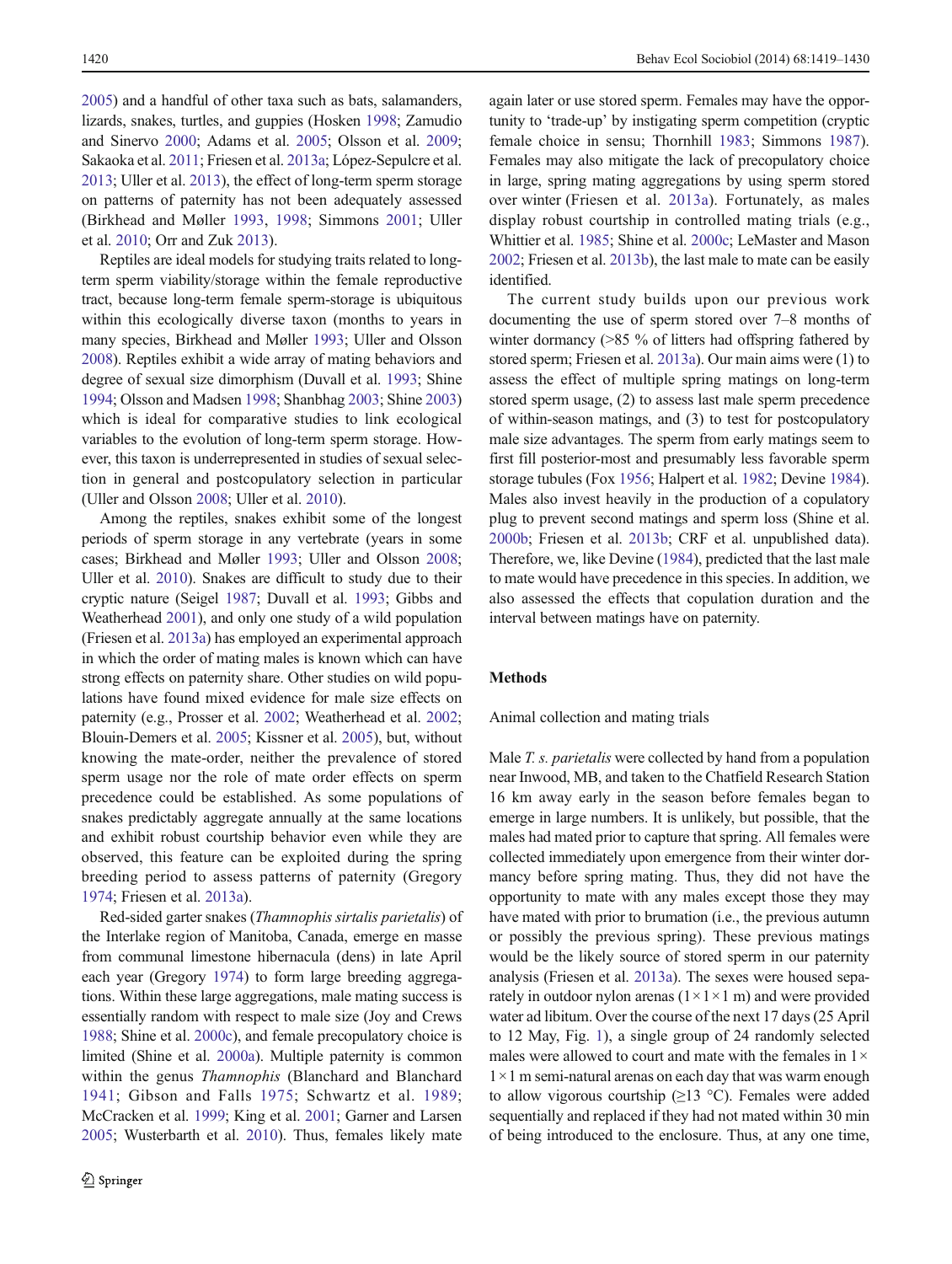<span id="page-2-0"></span>two females were in the enclosure with the males. When a pair began mating, we placed the pair in a smaller arena where they were under constant observation in order to time copulation duration  $(\pm 10 \text{ s})$ . Courtship and copulation duration are unaffected by the translocation (Friesen et al. [2013b,](#page-9-0) [2014a\)](#page-9-0). The 24 males were allowed unlimited mating opportunities; they mated with 52 females, which is an average of 2.17 matings per male (three males were especially successful: Two males mated five times, and one male mated four times). These matings were the first spring mating for each of the 52 females, but from the first to the fifth spring matings for each of the 24 males; male mating history may thus affect paternity.

After the initial mating, the females were kept separate from any male until May  $14<sup>th</sup>$ , when each female was tested for attractivity and receptivity. All females were attractive (i.e., males courted them), but none of the females were receptive, as none mated after 30 min with 24 males in an arena (Whittier et al. [1985](#page-11-0); Whittier and Crews [1989](#page-11-0)). This is important, because unreceptive and receptive females may exhibit different sperm utilization patterns. We note that females have days (or weeks) to mate in secrecy during migration to feeding grounds once they leave the den after their first mating (CRF and RTM pers. obs.), but previous work by Shine et al ([2000b](#page-11-0)) found them to be relatively unreceptive to second matings  $(\sim 7 \%)$  remate) in outdoor nylon arenas, although they readily mated in these same arenas for first matings.

Assisted matings of each female to a second male were then carried out on 15 May (e.g., Friesen et al. [2014b\)](#page-9-0) (Fig. 1). These assisted rematings allowed us to partially control the timing of the last mating relative to ovulation, in late June in this population, although individuals will vary (Garstka et al. [1982;](#page-9-0) Whittier and Crews [1986\)](#page-11-0), which is significant because this timing is known to affect sperm precedence patterns in other species (e.g., Parker [1984](#page-10-0); Zeh and Zeh [1994](#page-11-0); Olsson and Madsen [1998\)](#page-10-0). In addition, the assisted mating method also allowed us to conduct all of the second matings on a day when weather permitted mating trials. Twenty-four actively courting males were placed in an arena with one female. Assisted female remating was accomplished by gently gaping

the female's cloaca as a courting male aligned with her. We used a blunt probe to lift the ventral scale that covers the opening to her cloaca such that a male could easily intromit one of his two hemipenes (Friesen et al. [2014b\)](#page-9-0). Typically, a courting male would then evert one hemipene into the female's cloaca a few seconds after the ventral scale was lifted. Copulation duration was measured as previously described for the first matings. Each male's size (mass  $\pm 0.1$  g and snout to vent length (SVL)  $\pm 1$  mm) was recorded. Tail tips were collected from each male for genotyping (Garner et al. [2004;](#page-9-0) Friesen et al. [2013a\)](#page-9-0). Female size (SVL and mass) was recorded after the second mating. Females were then returned to laboratory facilities at Oregon State University, where gravid females were either kept alone or with a non-gravid female until they gave birth in late summer; thus, maternity was certain. At this time, tail tip tissue  $(≤3$  mm) was collected from each mother and her offspring.

## Molecular methods

We followed the same protocols for paternity analysis as Friesen et al. ([2013a\)](#page-9-0). Briefly, DNA was extracted from male, female, and offspring tail tip tissue (Garner et al. [2004](#page-9-0); Friesen et al. [2013a](#page-9-0)). We used three microsatellite loci to exclude the focal male from paternity: Ts1 (McCracken et al. [1999\)](#page-10-0) and  $Ns\mu$ 2 and  $Ns\mu$ 3 (Prosser et al. [1999](#page-10-0)). All three loci were multiplexed in a single 12 μl polymerase chain reaction (PCR) reaction (see Friesen et al. [2013a](#page-9-0) for details). Reaction products were analyzed in an ABI 3100 genetic analyzer, and the alleles were visualized using ABI Genotyper software. Genotypes were assigned manually. For each offspring missing a maternal allele we re-extracted DNA from the tissue and conducted a new PCR reaction of that offspring, the mother, and a random subset of siblings to check for errors. In total, 26 families and all 409 offspring were successfully genotyped with a maternal allele.

We used an exclusion-based protocol for paternity assignment. We estimated average exclusion probability using CERVUS 3.0.3. (Kalinowski et al. [2007](#page-10-0)). The three loci chosen for this study were all highly polymorphic. The



Fig. 1 The timing of matings relative to average ovulation. The solid points represent first matings, and the arrow indicates all second matings. The interval between matings as also represents the time between the first

male's mating and ovulation. All sperm were stored in the female for >40 days before ovulation in late June (modified from Whittier and Crews [1986\)](#page-11-0)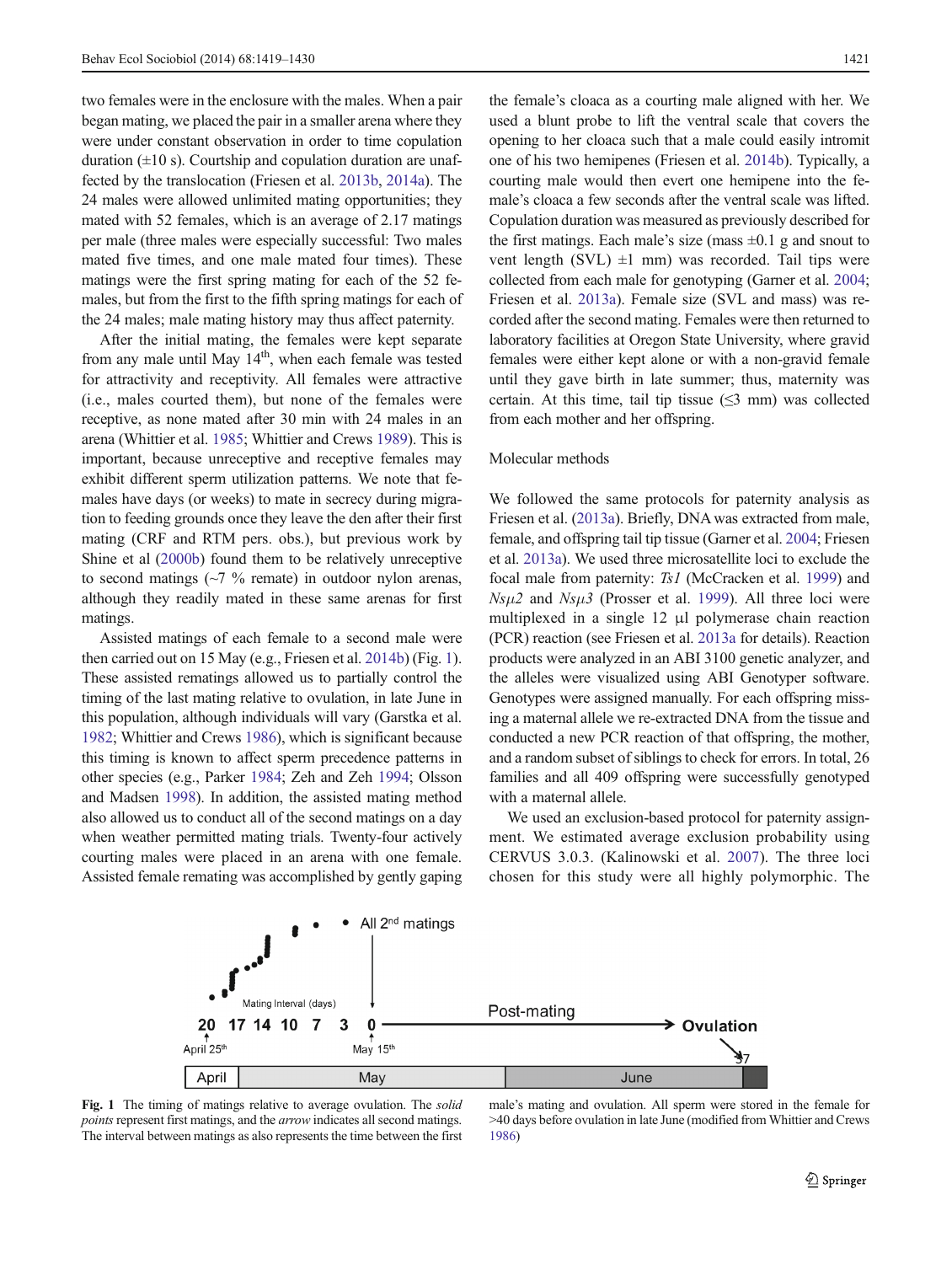average exclusion probabilities, based on the genotypes from 56 random adults from a previous study in the same subspecies (T. s. paretalis), were: Ts1 (1–0.12)=0.88 exclusion probability (second parent); there were 26 alleles found in 56 genotyped individuals; observed heterozygosity,  $H_0$ =0.96.  $Ns\mu$ 2 (1–0.17)=0.83 exclusion probability (second parent); there were 20 alleles found in 56 individuals,  $H_0=0.54$ .  $Ns\mu 3$  $(1-0.25)=0.75$  exclusion probability (second parent); there were 12 alleles found in 56 individuals,  $H_0=0.89$  (Friesen et al. [2013a](#page-9-0)). The combined average exclusion probability using all three alleles is  $(1-0.015)=0.99$ , and any pair of loci yields greater than 0.95 confidence of correctly excluding our known males. Analysis of the adults within this study established that the single locus exclusion probability of locus Ts1 was >0.98, provided the maternal and focal male's genotypes did not match. Thus, we relied on this locus alone when the other loci were uninformative.

A conservative estimate of the minimum number of fathers per litter was calculated by dividing the number of paternal alleles by 2 after excluding maternal alleles and those assigned to the known males. Any remaining ("extra") alleles could not have come from our focal males and were thus assigned as stored sperm. If there were over two alleles we could not account for (i.e., from mother or focal males), we inferred that sperm from two males was used from stores within the female (Friesen et al. [2013a\)](#page-9-0).

## Statistical methods

Statistical analyses were conducted using SigmaPlot 11.0. Proportion of offspring fathered was arcsine-square root transformed and male snout-to-vent length (SVL) was lntransformed to equalize variance for regression analyses. When equalized variance could not be achieved by transforming data, we used nonparametric methods. We tested whether the first males to mate in the spring differed in their share of paternity across successive matings using repeatedmeasures ANOVA, and when we found no significant effect of male ID on paternity, we dropped male ID as a factor from the analyses. We used backward stepwise regression model selection (BSRMS) in SigmaPlot to assess which combination of explanatory variables best explained variation in the proportion of paternity attributable to spring-male mating order  $[P_1, P_2,$  or stored sperm  $(P_{ss})$ ]. Our initial model included male mate number, male and female size, the first and second copulation duration, and the interval between matings. Although the proportion of paternity attributable to different males within a litter is not independent, we performed BSRMS on each proportion (i.e.,  $P_1$ ,  $P_2$ , or/and  $P_{ss}$ ) separately because no other statistical approach was appropriate to analyze three separate non-independent responses simultaneously. In addition, it is unlikely that such an analysis would change or add to the interpretation of our results. To visualize

the relationships and aid in our interpretation of the sources of variation in paternity, we plotted separate regressions of standardized partial residuals for each significant independent variable in Sigma Plot, and we present  $R^2$  for each graph as a measure of effect size after accounting for the other significant predictor variable(s) (Grissom and Kim [2012](#page-10-0)).

# Results

No effect of male mate number on paternity

As noted above, most of the first males to mate had mated multiply. For seven of these males, two of the females they mated with gave birth. Therefore, we were able to compare a male's share of paternity for his first mating with that of a subsequent mating. We used repeated measures to assess the effect of the first male's mating history on his ability to defend paternity against a random second competitor (which was the case for all of the females' second matings). The number of times a male mated (male mate number of the first male to mate) did not affect his paternity (i.e., P<sub>1</sub>) (paired t test;  $t_{\text{df}=7}$ = 0.727,  $p=0.491$ ). Mixed-model approaches did not yield different results.

Distribution of paternity and mate-order

Each male mated an average of 2.17 times (0−5 matings per male). Of the 52 doubly mated females, 26 (50 %) gave birth, which is a typical parturition rate for capital breeders that rely on stored energy to determine their reproductive state (Gregory [2006](#page-10-0)). The first male's number of matings did not affect the likelihood of a female giving birth (Fisher's exact test,  $p=0.424$ ). Litter sizes ranged from four to thirty one  $(\overline{X} \pm$ SEM;  $15.73 \pm 1.26$ ), with a total of 409 offspring produced. Litter sizes were relatively large as 85 % of the litters contained more than ten offspring (22/26 litters). We detected an average of 2.62 fathers per litter (1–4 fathers, SEM  $\pm$ 0.170); see Fig. [2](#page-4-0).

On average, the first male to mate in the spring (henceforth P<sub>1</sub>) fathered 33 % ( $\overline{X}$  ± SEM; 0.33±0.063) of the offspring across litters. The second male to mate in the spring (henceforth,  $P_2$ ) fathered 34 % (0.34 $\pm$ 0.064) of the offspring. We could not assign paternity to 33  $\%$  (0.33 $\pm$ 0.058) of the offspring; thus, they were attributed to stored sperm (henceforth, Pss) from autumnal or potentially previous spring matings; see Fig. [3.](#page-4-0) Ninety-two percent (24/26) of litters showed evidence of stored sperm use, and, in all but two cases, stored sperm was attributed to a single male. There was evidence of two sires from stored sperm in two litters.

There was no effect of male size or female size on proportion of paternity for any males. There was no effect of the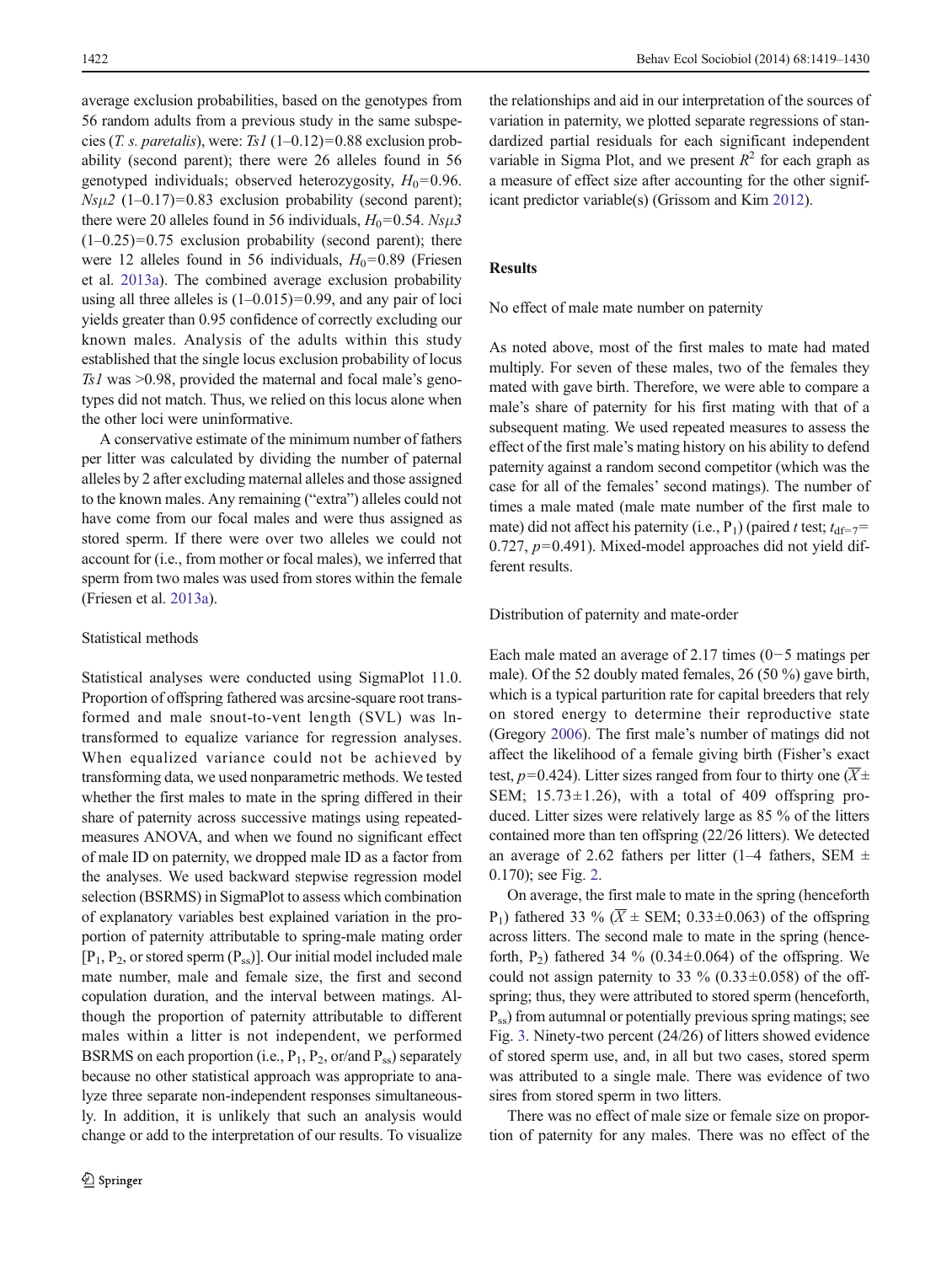<span id="page-4-0"></span>

Fig. 2 Minimum number of fathers per litter. We detected an average of 2.62 fathers per litter (1–4 fathers, SEM  $\pm$  0.170)

minimum number of fathers on proportion of paternity: ANOVA  $P_1$  (F<sub>1, 24</sub>=0.333, p=0.333), P<sub>2</sub>, (F<sub>1, 24</sub>=0.029, p= 0.865) or  $P_{ss}$  (F<sub>1, 24</sub>=0.931, p=0.345). Larger litters were not more likely to have more fathers than smaller litters (SLR,  $F_1$ )  $24=0.664$ ,  $p=0.424$ ), although multiple paternity is more difficult to detect in small litters, most litters had > 10 offspring.

Effect of the interval between matings and the second male's copulation duration on paternity share

There was no difference in copulation duration between a female's first and second mating (Signed rank test  $W=235$ ,



Fig. 3 Proportion of paternity attributed to stored sperm  $(P_{ss})$ , the first male to mate in the spring  $(P_1)$ , and the last male to mate in the spring  $(P_2)$ . The boxes enclose 50 % of the data, the whiskers are 1.5 interquartile ranges, the *solid line* is the median, and the *dashed line* is the mean

 $P=0.244$ ). We conducted backward stepwise regression model selection (BSRMS) on arcsine(sqrt) transformed proportions of offspring fathered, which revealed that only the second male's copulation duration (CD2) and mating interval (MI) were significant predictors of  $P_1$  (multiple regression;  $P_1 \sim CD2 + MI$ ; Adj.  $R^2 = 0.528$ ,  $F_{2, 24} = 13.289$ ,  $p < 0.001$ ; Fig. [4a](#page-5-0)). BSRMS identified the second male's copulation duration as the only significant predictor of  $P_2$  (multiple regression; P<sub>2</sub> ~ CD2; Adj.  $R^2 = 0.258$ , F<sub>1,21</sub> = 8.646, p= 0.008; Fig. [4b](#page-5-0)). BSRMS identified male mate-number (MM#) as a significant predictor of  $P_{ss}$  ( $P_{ss} \sim$  MM#; Adj.  $R^2$ =0.135, F<sub>1,21</sub>=8.646, p=0.048). However, this relationship was driven by a single male's fifth mating, in which all the offspring were attributed to stored sperm. If this observation is removed from the analysis, then male mate-number is not significant (Adj.  $R^2$ =0.000, F<sub>1,21</sub>=0.392, p=0.537).

# Discussion

Consistent use of sperm stored over winter

Our current study confirms that sperm stored over winter dormancy are an important source of paternity  $(\overline{X} = 33 \%)$ when females mate with more than one male in the spring. This stored sperm paternity rate is similar to that found in our previous study with a single spring mating  $(\overline{X} = 25 \degree \%$ , Friesen et al. [2013a\)](#page-9-0). Over 90 % of litters showed evidence of long-term stored sperm usage, which is also similar to our previous work on this species (85 %, Friesen et al. [2013a\)](#page-9-0). Although the average proportion of paternity attributable to stored sperm usage  $(P_{ss})$  is relatively low compared with potential paternity from spring matings (Friesen et al. [2013a\)](#page-9-0), in some individual cases,  $P_{ss}$  was quite large (e.g., in one litter 100 % of paternity was attributed as  $P_{ss}$ ). These relatively low mean paternity pay-offs of autumn matings ( $\overline{X}$  of P<sub>ss</sub>≈25− 33 %) may have low opportunity costs, with few constraints imposed by energy and sperm allocation budgets.

During the spring, the males' testes are quiescent because of the temporally dissociated reproductive pattern of this species (Crews [1984;](#page-9-0) Crews et al. [1984\)](#page-9-0), which may leave males vulnerable to sperm depletion after repeated matings (Friesen et al. [2014a\)](#page-9-0) and, in turn, leave females sperm limited. In addition, as the snakes are aphagous during the spring mating season (O'Donnell et al. [2004](#page-10-0)), their energy stores may limit the time and energy a male can commit to courtship and mating without starving (Shine and Mason [2005\)](#page-10-0). However, during the autumn, males can replenish sperm while the energetically expensive process of spermatogenesis is ongoing (Olsson et al. [1997\)](#page-10-0) and eat while food is still available before winter, and thus autumn matings should not have the same opportunity costs as spring matings.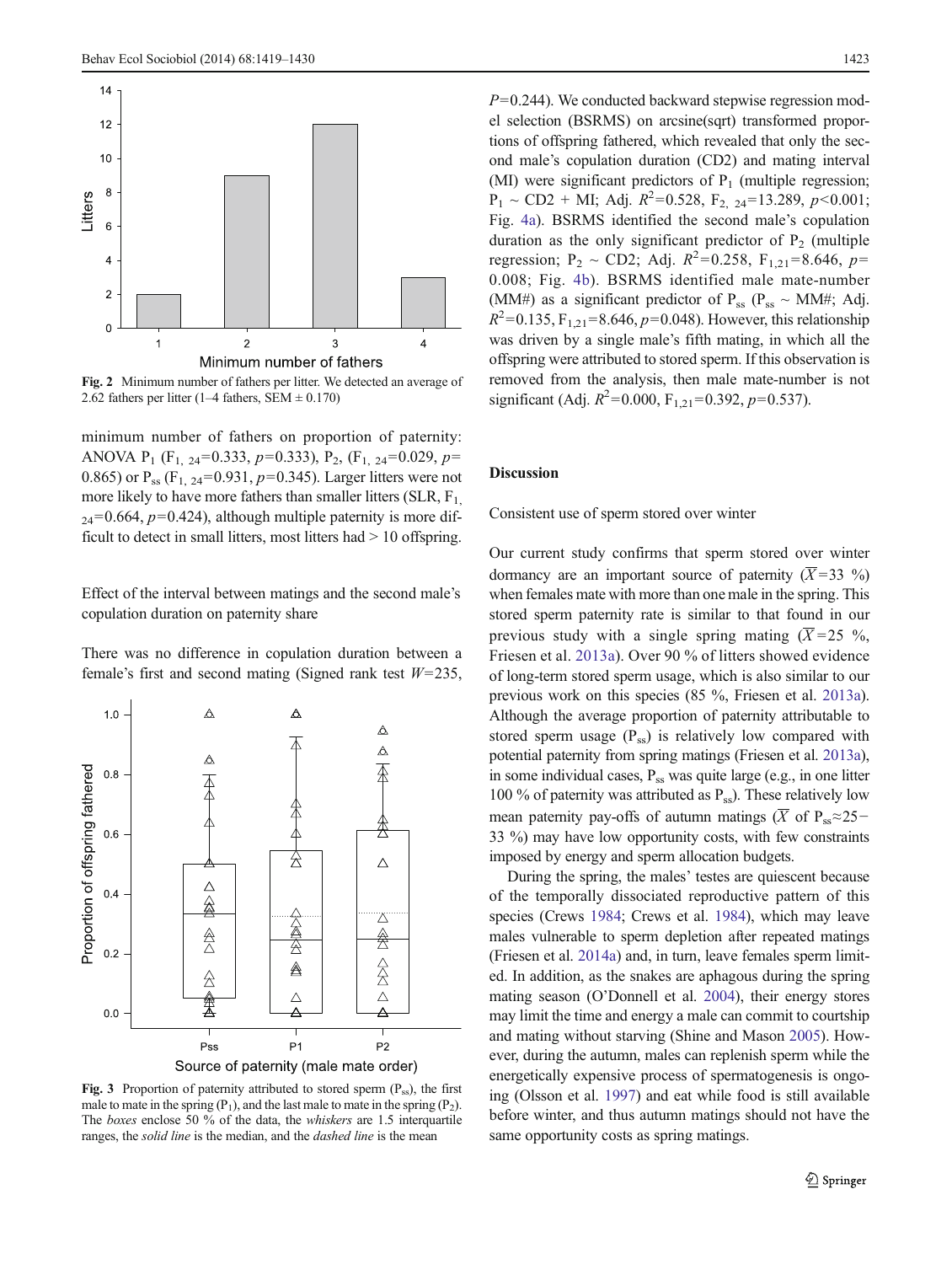<span id="page-5-0"></span>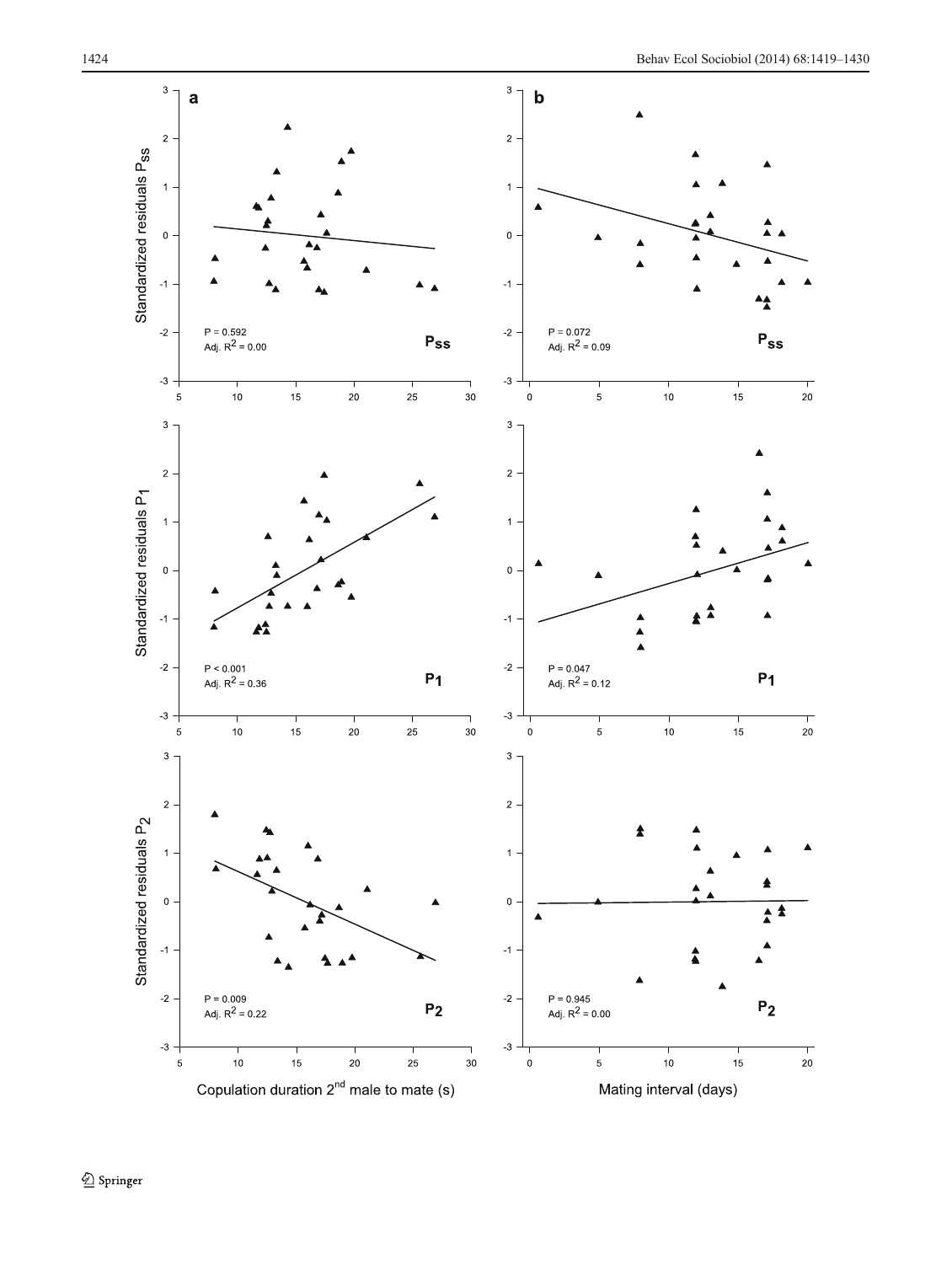Fig. 4 Individual regressions of standardized, partial residuals of the proportion of offspring fathered. Each panel represents the source of paternity:  $P_{ss}$ ,  $P_1$ , and  $P_2$  (top to bottom, respectively) after accounting for mating interval (a) and copulation duration of the second male (b). a The effect of the second male to mate's copulation duration on paternity accounting for the effect of mating interval. b The effect of the interval between first and second matings after accounting for copulation duration of the second male. Since second matings occurred on the same day (May, 15<sup>th</sup>), longer intervals indicate first matings that occurred earlier in the season

In addition to allowing paternity success from low-cost autumn matings, sperm storage (or longevity) can facilitate posthumous male reproductive success, a phenomenon known to occur, for example, in Trinidadian guppies (Poecilia reticulata, López-Sepulcre et al. [2013\)](#page-10-0), side-blotched lizards (Uta stansburiana, Zamudio and Sinervo [2000](#page-11-0)), and dragon lizards (Ctenophorus pictus, Olsson et al. [2009;](#page-10-0) Ctenophorus fordi, Uller et al. [2013](#page-11-0)). For red-sided garter snakes, males that die during brumation in the harsh winter cold will have no further mating opportunities, and yet sperm storage can still allow them to gain posthumous paternity.

In a system with a dissociated reproductive pattern, the chance of mortality over winter, as well as the prospect of inseminating females while spermatogenesis is ongoing and food is abundant in autumn, may select for long-term viability of ejaculates (Uller et al. [2013](#page-11-0)), rather than specialization of the female oviduct for sperm storage. Specialized female sperm storage organs are predicted to evolve in response to low mate encounter rates (Birkhead and Møller [1993](#page-9-0); Duvall et al. [1993](#page-9-0)), but males of this species reliably aggregate at den sites during both the autumn and at spring emergence. Furthermore, sperm storage receptacles within snakes are simple invaginations of the oviductal wall with few specialized secretory cells to sustain sperm (Sever and Hamlett [2002](#page-10-0); Siegel et al. [2011a\)](#page-11-0). Therefore, in snakes, the male ejaculate is the more likely target of selection rather than the female reproductive tract (Uller et al. [2010](#page-11-0), [2013](#page-11-0)). The short breeding seasons and harsh overwintering conditions of high-latitude, temperate regions may be ecological factors which first favor the evolution of a dissociated reproductive pattern, which in turn favors sperm longevity. Further comparative work on a variety of taxa across latitudinal gradients would help to address this hypothesis.

#### Multiple paternity

Within the genus *Thamnophis*, multiple paternity has been established in five of the six species studied thus far (Wusterbarth et al. [2010\)](#page-11-0). There have been five studies of T. sirtalis that used molecular methods to assign paternity, in which 73 % (85/116) of the litters genotyped display multiple paternity (range, 37−100 %: Schwartz et al. [1989](#page-10-0); McCracken et al. [1999](#page-10-0); King et al. [2001](#page-10-0); Garner et al. [2002;](#page-9-0) most reviewed in Uller and Olsson [2008](#page-11-0); Friesen et al. [2013a](#page-9-0)). Given that females in this study mated with two males, it is not surprising that nearly 90 % of the litters in this study were multiply sired. It may be more surprising that 10 % were singly sired, which may indicate female control of sperm used for fertilization (i.e., cryptic female choice; Eberhard [1996,](#page-9-0) [1998](#page-9-0)). Thus, instances of single paternity do not necessarily indicate that a female only mated with a single male as she may mate with several males but only use the sperm from one of them.

We found that two to three fathers per litter was common, and although the females in this study were unreceptive and coerced to mate, the number of fathers per litter is similar to other studies within the genus Thamnophis (McCracken et al. [1999;](#page-10-0) King et al. [2001;](#page-10-0) Garner and Larsen [2005](#page-9-0)). While it is impossible to assign the total number of female matings using paternity data alone, ours and other studies strongly suggest that female garter snakes generally mate with at least two to three males between litters, which may be 1 to 2 years, depending on her fat reserves (Gregory [2006\)](#page-10-0). Females readily mate in arena trials for first spring matings (e.g., Shine et al. [2000b;](#page-11-0) Friesen et al. [2013a](#page-9-0), [2014a\)](#page-9-0). Shine et al ([2000b](#page-11-0)) found that 7 % of females remated over the 20 days that they were kept in areas such as those used in this study. Shine et al. [\(2000b\)](#page-11-0) also found the same percentage of females (7 %) had multiple mating plugs in the wild around the dens. Nevertheless, the frequency of second spring matings around the den or during migration to feeding grounds remains unknown and is difficult to assess because females are more evasive and secretive after their first mating in the dens (CRF and RTM pers. obs.). It is possible that females rely on sperm from autumn matings to hedge their bets. However, it seems likely that T. s. parietalis also mate more than once in the spring, as mated females (i.e., those bearing a mating plug) are courted within small aggregations (one to six males) in the aspen grooves surrounding the dens (CRF and RTM pers. obs.), and the range of multiple fathers in our study closely matches those from previous studies conducted with wild caught female garter snakes. Females may wait until the operational sex ratio is less biased towards males in the woodlands along migration routes, when predation risk is lower and where they may be better able to exert control in smaller, secluded mating aggregations. However, in this study, we failed to uncover a strong last male precedence; instead we, found high variance in paternity. This study removed any possible mechanism for precopulatory female choice during second matings, and the high variance in paternity may reflect postcopulatory mechanisms under female control (Eberhard [1996,](#page-9-0) [1998\)](#page-9-0).

# Mate order

Patterns of sperm use and the mechanisms that generate these patterns are particularly well understood in a limited range of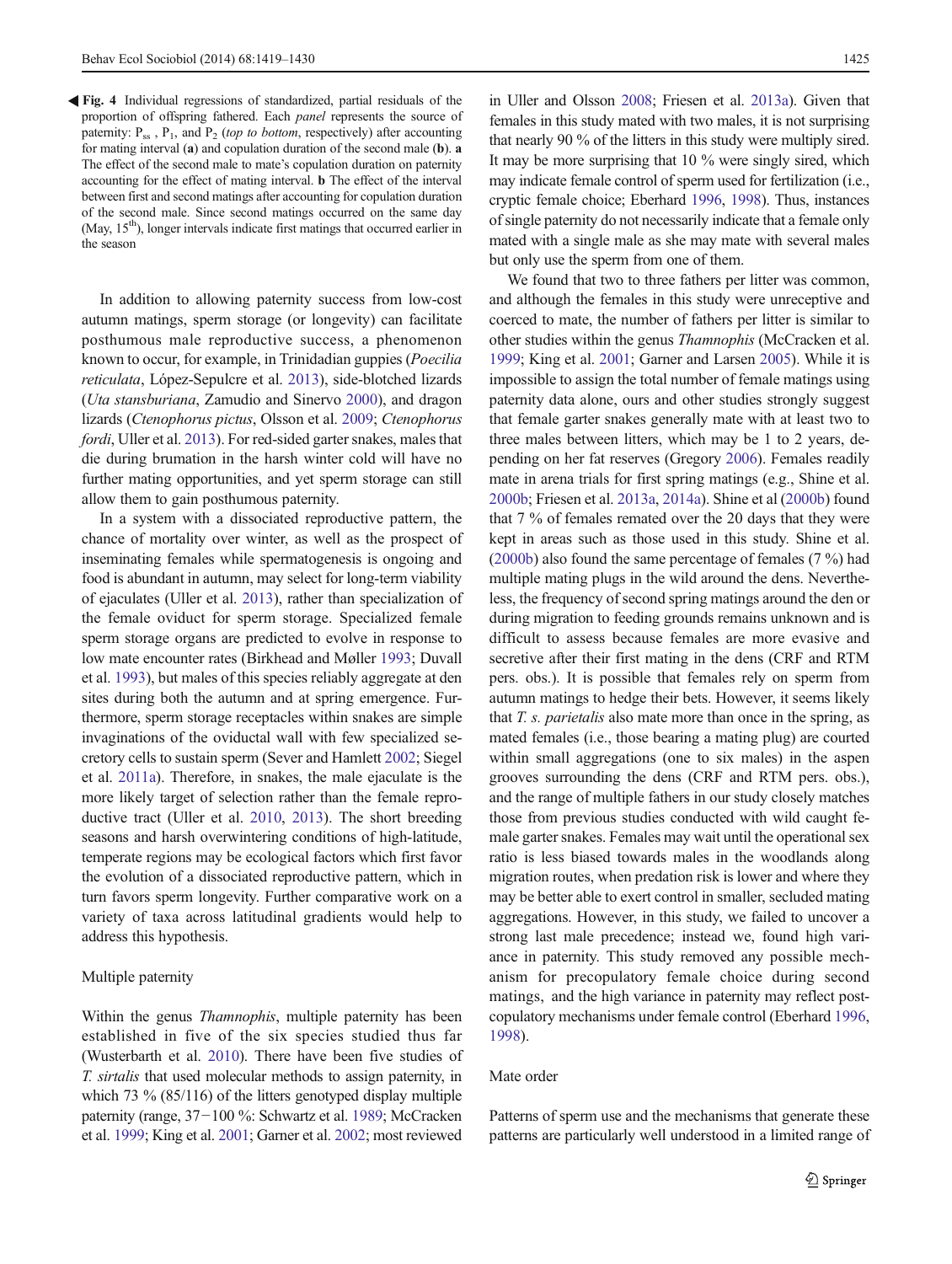taxa, such as birds and insects (Wigby and Chapman [2004](#page-11-0); Andersson and Simmons [2006;](#page-9-0) Birkhead et al. [2008;](#page-9-0) Lüpold et al. [2012](#page-10-0); Manier et al. [2013\)](#page-10-0). A simple, yet fundamental, principle of sperm competition has come from this work: A male's fitness increases with the number of sperm he inseminates relative to his rivals (Parker [1990\)](#page-10-0). However, in most taxa, sperm quickly become inviable after insemination because the female reproductive tract is inhospitable (Poiani [2006;](#page-10-0) Suarez and Pacey [2006](#page-11-0); Suarez [2008](#page-11-0); Pitnick et al. [2009\)](#page-10-0). Thus, sperm from the last male to mate often have a competitive advantage because of the attrition, loss, or displacement of his competitors' sperm within the female (Birkhead [1998;](#page-9-0) Birkhead and Biggins [1998;](#page-9-0) Simmons and Siva-Jothy [1998\)](#page-11-0). This typically results in last male sperm precedence, in which the last male to mate fathers most or all of the offspring produced by the female (Boorman and Parker [1976\)](#page-9-0); however, first male sperm precedence is also prevalent in some taxa (reviewed in Birkhead and Møller [1998\)](#page-9-0). Consistent patterns of sperm precedence affect the allocation of paternity and thus are important for male and female reproductive tactics and mating system evolution (Shuster and Wade [2003](#page-11-0); Parker and Birkhead [2013;](#page-10-0) Shuster et al. [2013\)](#page-11-0).

In the only other study to address mating order in any snake, captive Vipera berus, Höggren and Tegelström [\(2002\)](#page-10-0) found first-male advantage in within-season matings. However, we hypothesized that last male precedence would be strong in red-sided garter snakes because males invest in a gelatinous copulatory plug that occludes the female's cloaca after mating (Devine [1975](#page-9-0), [1977\)](#page-9-0). Mate guarding devices, such as copulatory plugs, are expected to evolve when there is risk of sperm competition, and the first male to mate is likely to lose paternity in the absence of such a device (Parker [1984](#page-10-0), [1998](#page-10-0); but see Simmons and Siva-Jothy [1998;](#page-11-0) Simmons [2001\)](#page-11-0). The copulatory plug of T. s. parietalis decreases female remating rates for up to 2 days before it fully dissolves in arena trials (Shine et al. [2000b](#page-11-0)). As the plug dissolves, sperm migrate to sperm storage receptacles (SSRs) in the anterior infundibulum of the oviduct 24–48 h after mating (Halpert et al. [1982](#page-10-0)), with sperm tending to fill the more posterior SSRs first (Fox [1956\)](#page-9-0). Based on these observations, Devine [\(1984\)](#page-9-0) suggested that last male precedence should be the rule if the anterior SSRs were filled by sperm from successive inseminations, putting them closer to the ova at the time of ovulation. Friesen et al. [\(2013a\)](#page-9-0) found that sperm from single spring matings (i.e., last male) had precedence. However, in the current study, we found no consistent effect of mate order within spring matings; rather, average paternity was shared equally among the first  $(P_1)$  and last male  $(P_2)$  to mate, and stored sperm  $(P_{ss})$ . Although average paternity share was equal, variance in fertilization success was extremely high. Male mating history did not explain this variation, but our small sample size may have limited our ability to detect a trend if the effect was minor.

#### Male body size

It is interesting that we found no effect of male body size, as it has been shown to affect paternity success in a number of taxa (e.g., Simmons and Parker [1992](#page-11-0); Bissoondath and Wiklund [1997;](#page-9-0) Arnqvist and Danielsson [1999](#page-9-0); Bangham et al. [2002;](#page-9-0) delBarco-Trillo and Ferkin [2004](#page-9-0)). Indeed, male size is a predictor of paternity in some species of snakes [black rat snake (Blouin-Demers et al. [2005](#page-9-0)); water snake (Kissner et al. [2005\)](#page-10-0); Eurasian viper (Ursenbacher et al. [2009\)](#page-11-0); but see water snake (Weatherhead et al. [2002\)](#page-11-0)]. However, the two species that exhibited a strong male-size advantage, the black rat snake (Elaphe obsoleta) and Eurasian viper  $(V.$  berus), display male–male combat (Blouin-Demers et al. [2005;](#page-9-0) Ursenbacher et al. [2009](#page-11-0)). Therefore, male size advantage may reflect a precopulatory mating advantage rather than postcopulatory processes influenced by mating order, sperm competitiveness, or cryptic female choice.

In the current study, like that of Friesen et al. ([2013a\)](#page-9-0), male size did not affect the probability of paternity in this population of red-sided garter snakes. This may be because, in this population, neither male nor female size has an effect on the number of sperm a male inseminates (Friesen et al. [2014a\)](#page-9-0). However, in a smaller, less dense population of red-sided garter snakes, in Manitoba, Canada, larger males had a significant paternity advantage over stored sperm (Friesen et al. [2013a\)](#page-9-0). As yet, there are no data on sperm numbers from this population. Population size and density may explain why some populations exhibit different patterns of size-dependent reproductive success while others do not (Prosser et al. [2002;](#page-10-0) Weatherhead et al. [2002](#page-11-0); Kissner et al. [2005;](#page-10-0) Friesen et al. [2013a\)](#page-9-0): Sexual coevolution in small populations is predicted to occur rapidly along a line of equilibrium due to drift (Lande [1981;](#page-10-0) Gavrilets [2000](#page-9-0); Uyeda et al. [2009\)](#page-11-0), while large populations are predicted (Gavrilets [2000\)](#page-9-0) and demonstrated (Martin and Hosken [2003;](#page-10-0) Gay et al. [2010\)](#page-9-0) to be more responsive to selection promoted by sexual conflict.

#### Mechanisms

Although more controlled experiments are necessary to fully elucidate mechanisms of sperm usage in this species, our results provide a foundation for future experiments. We found parity in paternity among potential fathers and a significant increase of the variance in male fertilization success when females mated with two spring males versus one male (Friesen et al. [2013a\)](#page-9-0). Studies of other taxa have found that mate-order effects are attenuated and the inflation of variance in paternity as a female mate with more than two males. For example, in harlequin beetle-riding pseudoscorpions, among male variance in fertilization success increased, and mate order effects vanished when females were mated with three males and when the interval between matings was increased (Zeh and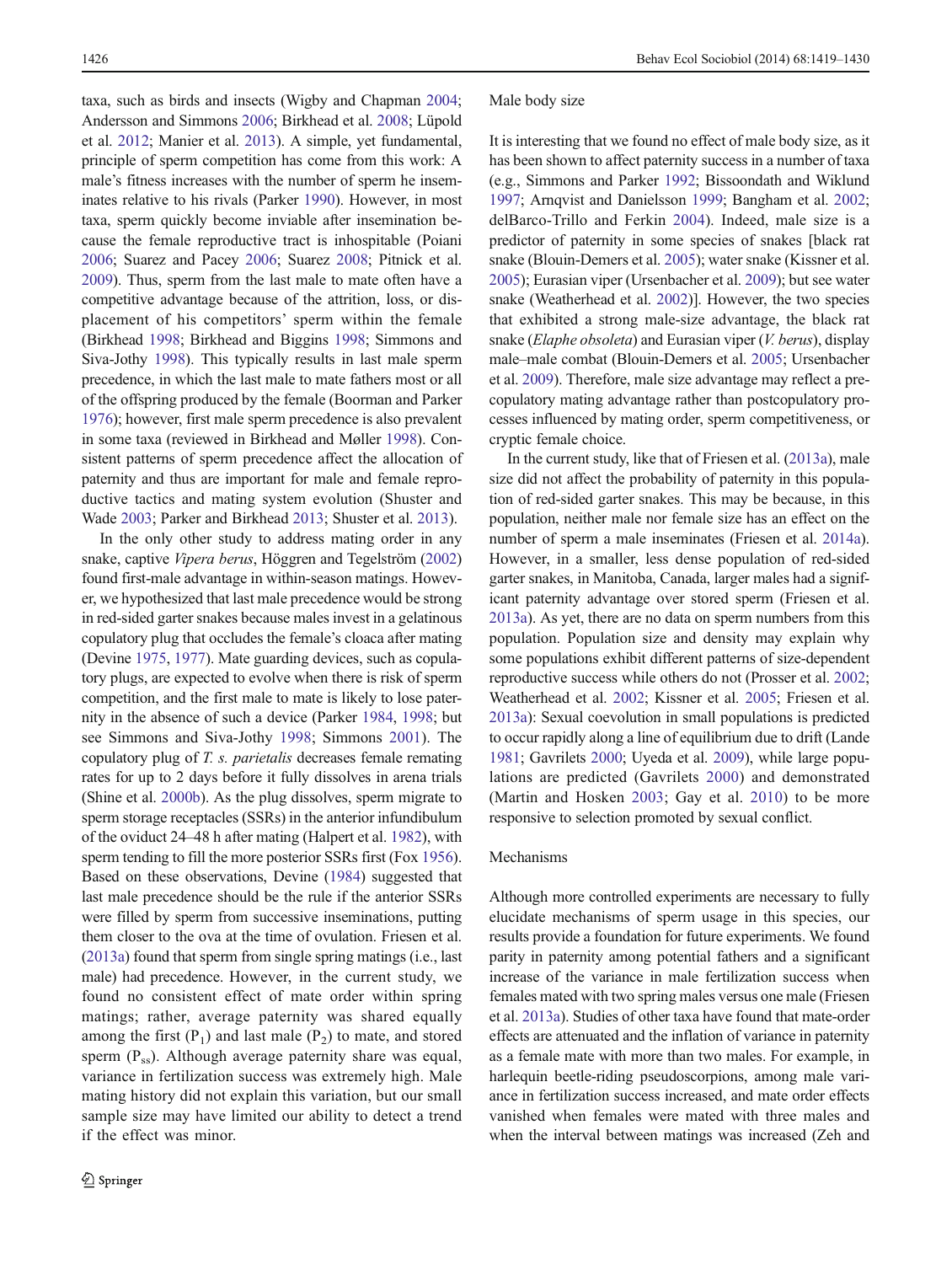Zeh [1994](#page-11-0); but see Lewis and Jutkiewicz [1998](#page-10-0)). Similarly, our analyses revealed that the interval between mating and the second male to mate's copulation duration explained some of the variation in paternity.

#### Mating interval

Timing of ovulation relative to insemination has previously been shown to influence paternity patterns (reviewed in Birkhead and Pizzari [2002](#page-9-0)). Since all the second matings took place at the same time, longer mating intervals indicate that the first mating took place earlier in the season. The first male's paternity significantly increased the earlier he mated. The second male's paternity was unaffected by the interval between matings, probably because all second matings occurred on the same day relative to ovulation. Although not a significant result, as the interval between matings increases,  $P_{ss}$  decreases as  $P_1$  increases. We propose that first matings that occur earlier in the season allow more time for those sperm to displace or overlay sperm that were stored prior to winter dormancy.

# Copulation duration

It may seem paradoxical that longer copulations by the second male reduced his paternity: Longer copulation durations are positively correlated with the amount of sperm transferred in at least two species of lizard (Tokarz [1999;](#page-11-0) Olsson [2001\)](#page-10-0), as well as many other taxa (Birkhead and Møller [1998;](#page-9-0) Simmons [2001\)](#page-11-0). However, copulation duration does not affect sperm numbers in this population of garter snakes (Friesen et al. [2014a\)](#page-9-0). Copulation duration does correlate with the mass of the sperm-free section of the plug, which may be a source of sexual conflict (Friesen et al. [2014b](#page-9-0)), and long copulation durations may not be a target for strong selection in this species. In fact, there may be selection to shorten copulation duration to decrease opportunity costs for males which is facilitated by depositing a large copulatory plug (Shine et al. [2000b](#page-11-0); Friesen et al. [2013b\)](#page-9-0). There are a few intriguing hypotheses to explain why, as the second male's copulation duration increased,  $P_2$  decreased while  $P_1$  increased with no effect on  $P_{ss}$ . First, the muscular contractions or twisting of the oviduct (Nilson and Andrén [1982;](#page-10-0) Siegel and Sever [2006\)](#page-11-0) caused by the second male's insemination may aid transport of the first male's sperm. Second, the second male's ejaculate physically moves the first male's sperm further into the oviduct. Third, the female may have a mechanism to reduce the paternity of a coercive male, for example, by constriction of the vaginal pouch (references in Siegel and Sever [2006\)](#page-11-0). We propose that this last explanation is most likely because the second insemination was assisted, not voluntary, and, thus, could be considered a coerced mating. These hypotheses are not mutually exclusive, and the second male to mate may

unwittingly aid his rival, by increasing oviductal peristalsis or twisting during copulation, which moves the first male's sperm farther up the oviduct (Nilson and Andrén [1982;](#page-10-0) Yamanouye et al. [2004;](#page-11-0) Siegel and Sever [2006](#page-11-0)).

Red-sided garter snake females lack precopulatory choice in mating aggregations in the den (Shine et al. [2000a\)](#page-10-0), and it might benefit female garter snakes to reduce plug and sperm transfer during copulation, which may explain the reduced paternity associated with longer copulation duration seen here. In jungle fowl, females are able to eject the sperm of an unwanted suitor of low social rank (Pizzari and Birkhead [2000\)](#page-10-0), and female dunnocks eject sperm in response to cloaca-pecking by their dominant mate (Davies [1983\)](#page-9-0). The vaginal pouch of T. s. parietalis is thickened with muscle (Siegel et al. [2011a](#page-11-0), [b](#page-11-0)), so a mechanism similar to that found in dunnocks and fowl may exist in snakes (Friesen et al. [2014b\)](#page-9-0). Increased copulation duration could indicate female resistance to sperm transfer and plug deposition. The plug prevents sperm leakage (Friesen et al. [2013b\)](#page-9-0), and female resistance may increase the chance of leakage and/or a poor fit of the copulatory plug within the female vagina (Friesen et al. [2013b;](#page-9-0) Friesen et al. [2014b](#page-9-0)). The vaginal pouch is highly muscularized and limits plug transfer (Friesen et al. [2014b](#page-9-0)) and prevents sperm from entering the oviducts (Friesen unpublished data).

## Conclusion

We have established that sperm stored overwinter is a consistent source of male fertilization success in red-sided garter snakes, even if females mate multiply in the spring. Engqvist [\(2013\)](#page-9-0) points to the shortcomings of using standardized males in studies of sperm competition and the determinants of male fertilization success. Similarly, we suggest that the use of virgin females ignores the effect of long-term sperm storage, which is a ubiquitous and important factor in wild populations that should not be overlooked (see for example, Olsson et al. [2009;](#page-10-0) Friesen et al. [2013a](#page-9-0); López-Sepulcre et al. [2013](#page-10-0); Uller et al. [2013](#page-11-0)). Inflated variance in paternity with increased female mating and stored sperm use is not necessarily a random effect, which suggests it may be important for mating system evolution as well as selection on male sperm traits and mating strategies. In addition, our assisted mating technique has revealed that females may exert control over copulatory plug and/or sperm transfer, which is also a potential source of sexual conflict (Friesen et al. [2014b\)](#page-9-0). In the future, comparisons of paternity patterns, sperm counts, plug mass, and copulation duration between assisted matings and natural single spring matings may reveal whether females exert control of sperm transfer or copulatory plug material to bias paternity after coerced matings.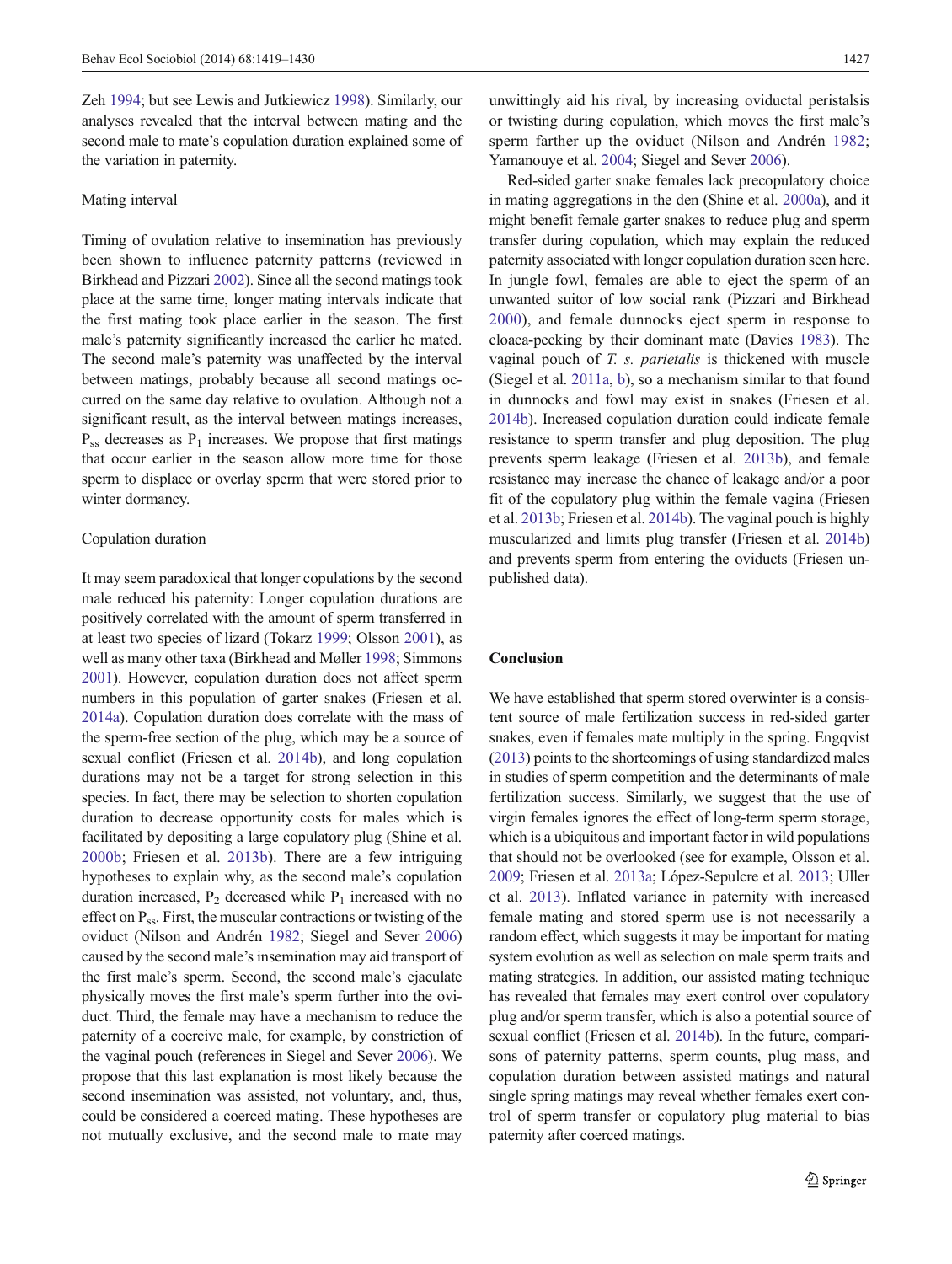<span id="page-9-0"></span>Acknowledgments We thank Dave Roberts (Manitoba Dept. of Natural Resources) for logistical support, and the residents of Chatfield (especially Al and Gerry Johnson, our thoughts are with you) for encouragement. M. Rockwell Parker, Ruth Nesbitt, and Marie Tubello assisted with data collection, and Emily Uhrig, Sarah L. Eddy, Camilla Whittington, and five anonymous reviewers who provided invaluable comments on previous versions of this manuscript. Financial support was provided by the National Science Foundation Doctoral Dissertation Improvement Grant (1011727) to CRF and 060125NSF grant IOB-0620125 to RTM.

Ethical standards Research was conducted under the authority of Oregon State University Institutional Animal Care and Use Committee Protocol No. ACUP-3738 and under permit No. WB12405 issued by Manitoba Conservation.

Conflicts of interest We, the authors, declare no conflicts of interest.

#### References

- Adams EM, Jones AG, Arnold SJ (2005) Multiple paternity in a natural population of a salamander with long-term sperm storage. Mol Ecol 14:1803–1810
- Alonzo SH, Pizzari T (2013) Selection on female remating interval is influenced by male sperm competition strategies and ejaculate characteristics. Phil Trans R Soc B 368(1613):20120044. doi: [10.1098/rstb.2012.0044](http://dx.doi.org/10.1098/rstb.2012.0044)
- Andersson M, Simmons LW (2006) Sexual selection and mate choice. Trends Ecol Evol 21:296–302
- Arnqvist G, Danielsson I (1999) Postmating sexual selection: the effects of male body size and recovery period on paternity and egg production rate in a water strider. Behav Ecol 10:358–365
- Bangham J, Chapman T, Partridge L (2002) Effects of body size, accessory gland and testis size on pre- and postcopulatory success in Drosophila melanogaster. Anim Behav 64:915–921
- Birkhead TR (1998) Sperm competition in birds: mechanisms and function. In: Birkhead T, Møller AP (eds) Sperm competition and sexual selection. Academic Press, San Diego, CA, pp 579–622
- Birkhead TR, Biggins JD (1998) Sperm competition mechanisms in birds: models and data. Behav Ecol 9:253–260
- Birkhead T, Hosken D, Pitnick S (eds) (2008) Sperm biology: an evolutionary perspective. Elsevier/Academic Press, London
- Birkhead TR, Møller AP (1993) Sexual selection and the temporal separation of reproductive events: sperm storage data from reptiles, birds and mammals. Biol J Linn Soc 50:295–311
- Birkhead TR, Møller AP (1998) Sperm competition and sexual selection. Academic Press, San Diego
- Birkhead TR, Pizzari T (2002) Postcopulatory sexual selection. Nat Rev Genet 3:262–273
- Bissoondath CJ, Wiklund C (1997) Effect of male body size on sperm precedence in the polyandrous butterfly Pieris napi L. (Lepidoptera: Pieridae). Behav Ecol 8:518–523
- Blanchard FN, Blanchard FC (1941) The inheritance of melanism in the garter snake Thamnophis sirtalis sirtalis(Linnaeus), and some evidence of effective autumn mating. Mich Acad Sci Arts Lett 26:177–193
- Blouin-Demers G, Gibbs H, Weatherhead P (2005) Genetic evidence for sexual selection in black ratsnakes, Elaphe obsoleta. Anim Behav 69(1):225–234
- Boomsma JJ, Baer B, Heinze J (2005) The evolution of male traits in social insects. Annu Rev Entomol 50:395–420
- Boorman E, Parker GA (1976) Sperm (ejaculate) competition in Drosophila melanogaster, and the reproductive value of females to males in relation to female age and mating status. Ecol Entomol 1: 145–155
- Crews D (1984) Gamete production, sex hormone secretion, and mating behavior uncoupled. Horm Behav 18:22–28
- Crews D, Camazine B, Diamond M, Mason R, Tokarz RR, Garstka WR (1984) Hormonal independence of courtship behavior in the male garter snake. Horm Behav 18:29–41
- Davies NB (1983) Polyandry, cloaca-pecking and sperm competition in dunnocks. Nature 302:334–336
- delBarco-Trillo J, Ferkin MH (2004) Male mammals respond to a risk of sperm competition conveyed by odours of conspecific males. Nature 431:446–449
- Devine MC (1975) Copulatory plugs in snakes: enforced chastity. Science 187:844–845
- Devine MC (1977) Copulatory plugs, restricted mating opportunities and reproductive competition among male garter snakes. Nature 267: 345–346
- Devine MC (1984) Potential for sperm competition in reptiles: behavioral and physiological consequences. In: Smith RL (ed) Sperm competition and the evolution of animal mating systems. Academic Press, Orlando, pp 509–521
- Duvall D, Schuett GW, Arnold SJ (1993) Ecology and evolution of snake mating systems. In: Seigel RA, Collins JT (eds) Snakes: ecology and behavior. McGraw-Hill, New York, pp 165–200
- Eberhard WG (1996) Female control: sexual selection by cryptic female choice. Princeton University Press, Princeton
- Eberhard WG (1998) Female roles in sperm competition. In: Birkhead TR, Møller AP (eds) Sperm competition and sexual selection. Academic Press, San Diego, CA, pp 91–116
- Engqvist L (2013) A general description of additive and nonadditive elements of sperm competitiveness and their relation to male fertilization success. Evolution 67:1396–1405
- Fox W (1956) Seminal receptacles of snakes. Anat Rec 124:519–539
- Friesen CR, Mason RT, Arnold SJ, Estes S (2013a) Patterns of sperm use in two populations of red-sided garter snake (Thamnophis sirtalis parietalis) with long-term female sperm storage. Can J Zool 92:33–40
- Friesen CR, Shine R, Krohmer RW, Mason RT (2013b) Not just a chastity belt: the functional significance of mating plugs in garter snakes, revisited. Biol J Linn Soc 109:893–907
- Friesen CR, Squire MK, Mason RT (2014a) Intrapopulational variation of ejaculate traits and sperm depletion in red-sided garter snakes. J Zool 292:192–201
- Friesen CR, Uhrig EJ, Squire MK, Mason RT, Brennan PLR (2014b) Sexual conflict over mating in red-sided garter snakes (Thamnophis sirtalis) as indicated by experimental manipulation of genitalia. Proc R Soc B 281:20132694
- Garner TWJ, Gregory PT, McCracken GF, Burghardt GM, Koop BF, McLain SE, Nelson RJ (2002) Geographic variation of multiple paternity in the common garter snake (*Thamnophis sirtalis*). Copeia 2002:15–23
- Garner TWJ, Larsen KW (2005) Multiple paternity in the western terrestrial garter snake, Thamnophis elegans. Can J Zool 83:656–663
- Garner TWJ, Pearman PB, Gregory PT, Tomio G, Wischniowski SG, Hosken DJ (2004) Microsatellite markers developed from Thamnophis elegans and Thamnophis sirtalis and their utility in three species of garter snakes. Mol Ecol Notes 4:369–371
- Garstka WR, Camazine B, Crews D (1982) Interactions of behavior and physiology during the annual reproductive cycle of the red-sided garter snake (Thamnophis sirtalis parietalis). Herpetologica 38: 104–123
- Gavrilets S (2000) Rapid evolution of reproductive barriers driven by sexual conflict. Nature 403:886–889
- Gay L, Hosken DJ, Eady P, Vasudev R, Tregenza T (2010) The evolution of harm—effect of sexual conflicts and population size. Evolution 65:725–737
- Gibbs HL, Weatherhead PJ (2001) Insights into population ecology and sexual selection in snakes through the application of DNA-based genetic markers. J Hered 92:173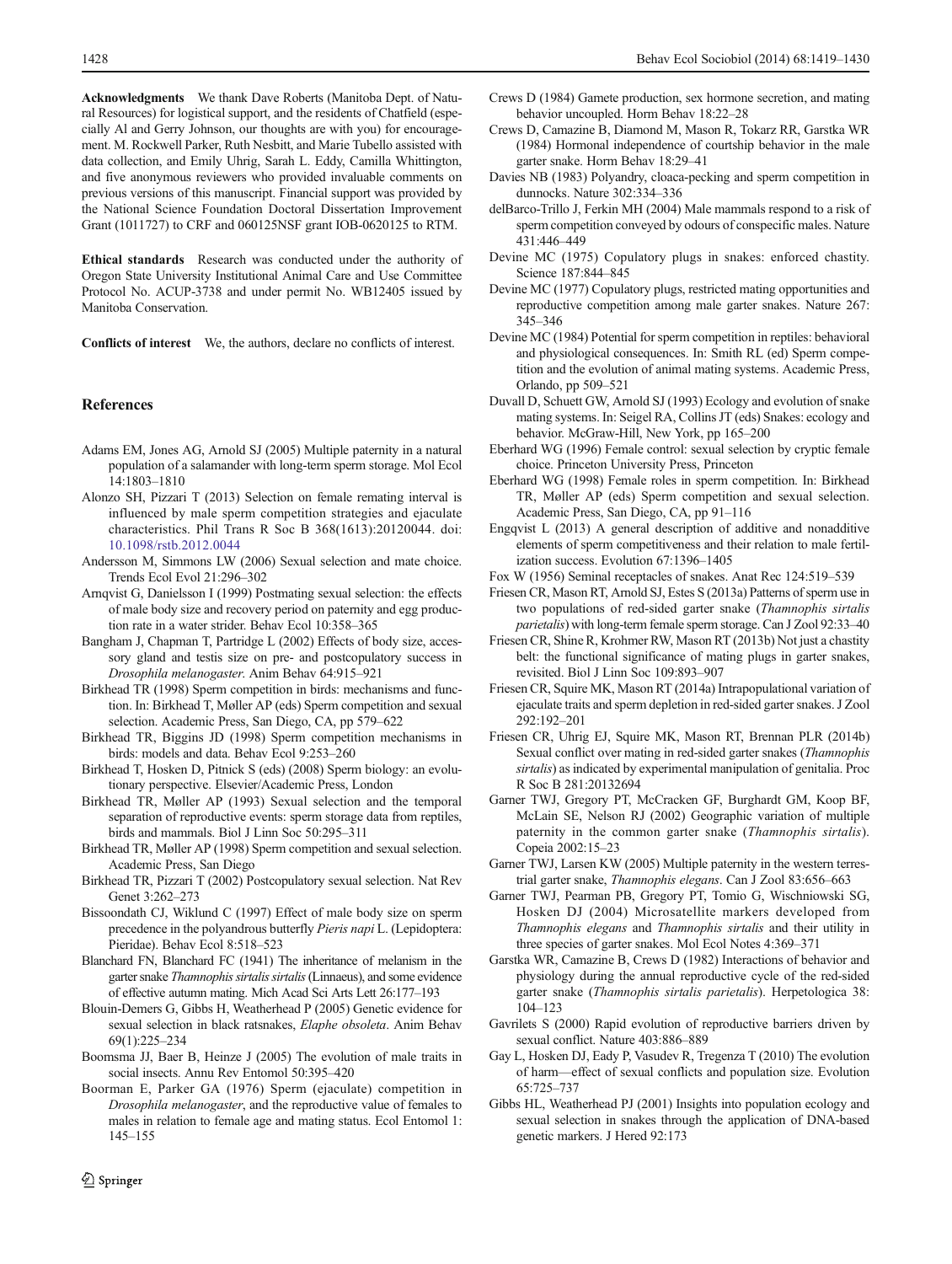- <span id="page-10-0"></span>Gibson AR, Falls JB (1975) Evidence for multiple insemination in the common garter snake, Thamnophis sirtalis. Can J Zool 53:1362– 1368
- Gregory P (2006) Influence of income and capital on reproduction in a viviparous snake: direct and indirect effects. J Zool 270:414–419
- Gregory PT (1974) Patterns of spring emergence of the red-sided garter snake (Thamnophis sirtalis parietalis) in the Interlake region of Manitoba. Can J Zool 52:1063–1069
- Grissom RJ, Kim JJ (2012) Effect sizes for research: univariate and multivariate applications. Routledge, New York
- Halpert AP, Garstka WR, Crews D (1982) Sperm transport and storage and its relation to the annual sexual cycle of the female red-sided garter snake, Thamnophis sirtalis parietalis. J Morphol 174:149– 159
- Höggren M, Tegelström H (2002) Genetic evidence for first male mating advantage in the adder (Vipera berus). In: Schuett G, Höggren M, Douglas M, Greene H (eds) Biology of the vipers. Eagle Mountain Press, Salt Lake City, UT, pp 235–242
- Hölldobler B, Wilson EO (1990) The ants. Belknap Press of Harvard University Press, Cambridge
- Holt W, Lloyd R (2010) Sperm storage in the vertebrate female reproductive tract: how does it work so well? Theriogenology 73:713– 722
- Hosken DJ (1998) Sperm fertility and skewed paternity during sperm competition in the Australian long-eared bat Nyctophilus geoffroyi (Chiroptera: Vespertilionidae). J Zool 245:93–100
- Joy JE, Crews D (1988) Male mating success in red-sided garter snakes: size is not important. Anim Behav 36:1839–1841
- Kalinowski S, Taper M, Marshall T (2007) Revising how the computer program Cervus accommodates genotyping error increases success in paternity assignment. Mol Ecol 16:1099–1106
- King RB, Milstead WB, Gibbs HL, Prosser MR, Burghardt GM, McCracken GF (2001) Application of microsatellite DNA markers to discriminate between maternal and genetic effects on scalation and behavior in multiply-sired garter snake litters. Can J Zool 79: 121–128
- Kissner KJ, Weatherhead PJ, Gibbs HL (2005) Experimental assessment of ecological and phenotypic factors affecting male mating success and polyandry in northern watersnakes, Nerodia sipedon. Behav Ecol Sociobiol 59:207–214
- Lande R (1981) Models of speciation by sexual selection on polygenic traits. Proc Natl Acad Sci U S A 78:3721–3725
- LeMaster MP, Mason RT (2002) Variation in a female sexual attractiveness pheromone controls male mate choice in garter snakes. J Chem Ecol 28:1269–1285
- Lewis SM, Jutkiewicz E (1998) Sperm precedence and sperm storage in multiply mated red flour beetles. Behav Ecol Sociobiol 43:365–369
- López-Sepulcre A, Gordon SP, Paterson IG, Bentzen P, Reznick DN (2013) Beyond lifetime reproductive success: the posthumous reproductive dynamics of male Trinidadian guppies. Proc R Soc B 280:20132694
- Lüpold S, Manier MK, Berben KS, Smith KJ, Daley BD, Buckley SH, Belote JM, Pitnick S (2012) How multivariate ejaculate traits determine competitive fertilization success in Drosophila melanogaster. Curr Biol 22:1667–1672
- Manier MK, Lüpold S, Pitnick S, Starmer WT (2013) An analytical framework for estimating fertilization bias and the fertilization set from multiple sperm-storage organs. Am Nat 182:552–561
- Martin OY, Hosken DJ (2003) The evolution of reproductive isolation through sexual conflict. Nature 423:979–982
- McCracken GF, Burghardt GM, Houts SE (1999) Microsatellite markers and multiple paternity in the garter snake Thamnophis sirtalis. Mol Ecol 8:1475–1479
- Nilson G, Andrén C (1982) Function of renal sex secretion and male hierarchy in the adder, Vipera berus, during reproduction. Horm Behav 16:404–413
- O'Donnell RP, Shine R, Mason RT (2004) Seasonal anorexia in the male red-sided garter snake, Thamnophis sirtalis parietalis. Behav Ecol Sociobiol 56:413–419
- Olsson M (2001) 'Voyeurism' prolongs copulation in the dragon lizard Ctenophorus fordi. Behav Ecol Sociobiol 50:378–381
- Olsson M, Madsen T, Shine R (1997) Is sperm really so cheap? Costs of reproduction in male adders Vipera berus. Proc R Soc B 264:455– 459
- Olsson M, Madsen T (1998) Sexual selection and sperm competition in reptiles. In: Birkhead TR, Møller AP (eds) Sperm competition and sexual selection. Academic Press, San Diego, pp 503–578
- Olsson M, Schwartz T, Uller T, Healey M (2009) Effects of sperm storage and male colour on probability of paternity in a polychromatic lizard. Anim Behav 77:419–424
- Orr TJ, Zuk M (2012) Sperm storage. Curr Biol 22:R8–R10
- Orr TJ, Zuk M (2013) Does delayed fertilization facilitate sperm competition in bats? Behav Ecol Sociobiol 67:1903–1913
- Pamilo P (1991) Life span of queens in the ant Formica exsecta. Insect Soc 38:111–119
- Parker GA (1984) Sperm competition and the evolution of animal mating strategies. In: Smith RL (ed) Sperm competition and the evolution of animal mating systems. Academic Press, New York, pp 1–60
- Parker GA (1990) Sperm competition games: raffles and roles. Proc R Soc Lond B 242:120–126
- Parker GA (1998) Sperm competition and the evolution of ejaculates: towards a theory base. In: Birkhead TR, Møller AP (eds) Sperm competition and sexual selection. Academic Press, San Diego, pp 3– 49
- Parker GA, Birkhead TR (2013) Polyandry: the history of a revolution. Philos T Roy Soc B 368:1–8
- Pitnick S, Wolfner MF, Suarez SS (2009) Ejaculate–female and sperm– female interactions. In: Birkhead TR, Hosken DJ, Pitnick S (eds) Sperm biology: an evolutionary perspective. Elsevier/Academic Press, London, pp 247–304
- Pizzari T, Birkhead TR (2000) Female feral fowl eject sperm of subdominant males. Nature 405:787–789
- Poiani A (2006) Complexity of seminal fluid: a review. Behav Ecol Sociobiol 60:289–310
- Prosser MR, Gibbs HL, Weatherhead PJ (1999) Microgeographic population genetic structure in the northern water snake, Nerodia sipedon sipedon detected using microsatellite DNA loci. Mol Ecol 8:329– 333
- Prosser MR, Weatherhead PJ, Gibbs HL, Brown GP (2002) Genetic analysis of the mating system and opportunity for sexual selection in northern water snakes (Nerodia sipedon). Behav Ecol 13:800– 807
- Sakaoka K, Yoshii M, Okamoto H, Sakai F, Nagasawa K (2011) Sperm utilization patterns and reproductive success in captive loggerhead turtles (Caretta caretta). Chelonian Conserv Biol 10:62–72
- Schwartz JM, McCracken GF, Burghardt GM (1989) Multiple paternity in wild populations of the garter snake, Thamnophis sirtalis. Behav Ecol Sociobiol 25:269–273
- Seigel RA (1987) Snakes: ecology and evolutionary biology. Macmillan, New York
- Sever DM, Hamlett WC (2002) Female sperm storage in reptiles. J Exp Zool 292:187–199
- Shanbhag BA (2003) Reproductive strategies in the lizard Calotes versicolor. Curr Sci 84:646–652
- Shine R (1994) Sexual size dimorphism in snakes revisited. Copeia 1994: 326–346
- Shine R (2003) Reproductive strategies in snakes. Proc R Soc Lond B 270:995–1004
- Shine R, Mason RT (2005) Do a male garter snake's energy stores limit his reproductive effort? Can J Zool 83:1265–1270
- Shine R, O'Connor D, Mason RT (2000a) Sexual conflict in the snake den. Behav Ecol Sociobiol 48:392–401